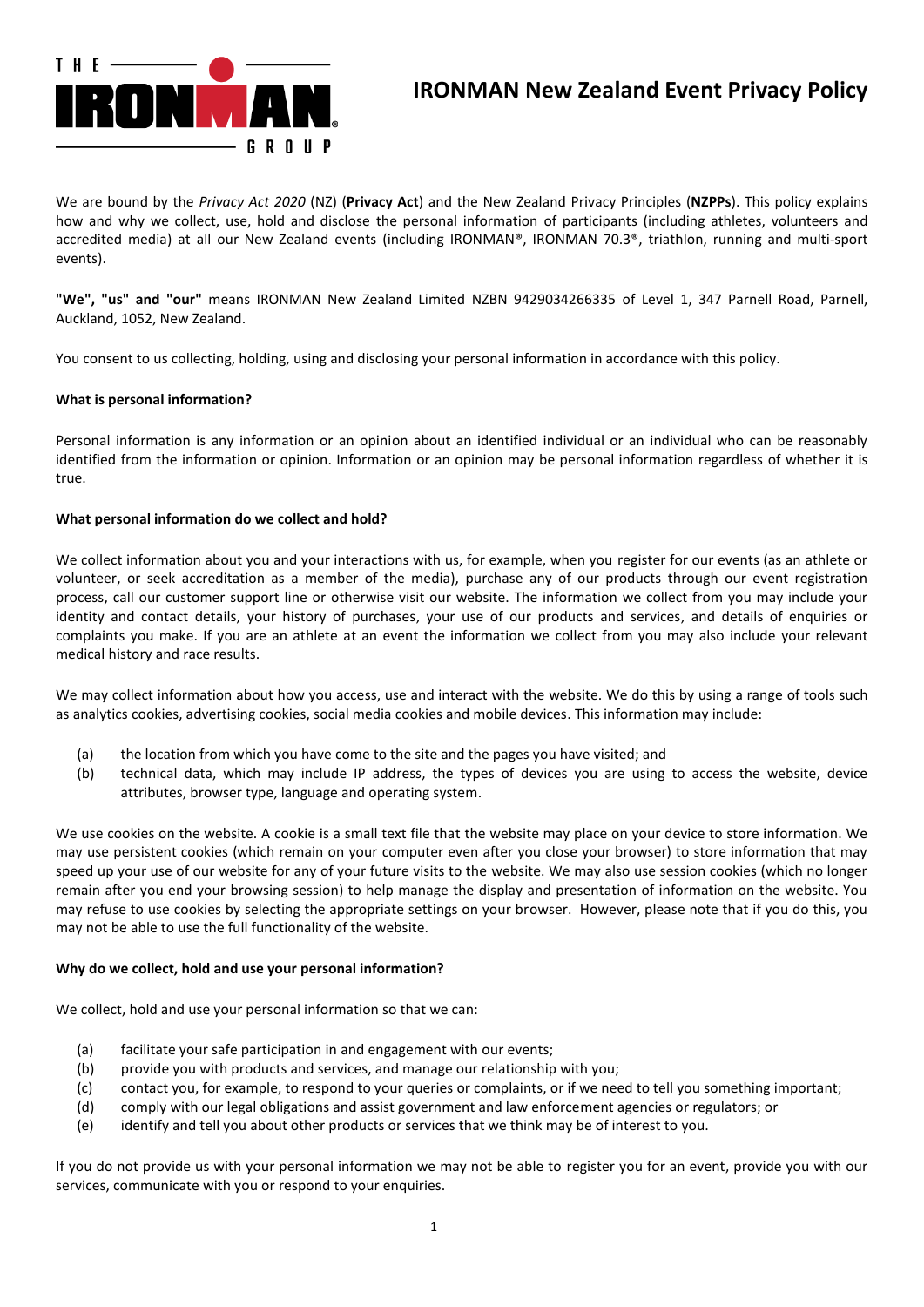# **How do we collect your personal information?**

We will collect your personal information directly from you whenever you interact with us.

We may also collect information from third parties such as our social media platforms (Facebook, Instagram) and our event affiliates (FinisherPix for event photographs, Active Network LLC and its affiliates or Register Now Pty Ltd for event registrations, any timing service providers for an event and, where you have chosen to use such service, any charity partner or charity platform for the event such as everydayhero).

# **How do we store and hold personal information?**

We store most information about you in computer systems and databases operated by either us or our external service providers. Some information about you is recorded in paper files that we store securely.

We implement and maintain processes and security measures to protect personal information which we hold from misuse, interference or loss, and from unauthorised access, modification or disclosure.

These processes and systems include:

- (a) the use of identity and access management technologies to control access to systems on which information is processed and stored;
- (b) requiring all employees to comply with internal information security policies and keep information secure;
- (c) requiring all employees to complete training about information security; and
- (d) monitoring and regularly reviewing our practise against our own policies and against industry best practice.

We will also take reasonable steps to destroy or de-identify personal information once we no longer require it for the purposes for which it was collected or for any secondary purpose permitted under the NZPPs.

#### **Who do we disclose your personal information to, and why?**

We may transfer or disclose your personal information to our related companies, including (without limitation): USM Events Pty Ltd trading as IRONMAN Australia located at Level 6, 222 Kings Way, South Melbourne, Victoria, 3205, Australia; and World Triathlon Corporation located at 3407 W. Dr. Martin Luther King Jr. Blvd., Suite 100, Tampa, Florida, 33607, United States.

We may disclose personal information to external service providers so that they may perform services for us or on our behalf.

We may also disclose your personal information to others outside our group of companies where:

- (a) we are required or authorised by law to do so;
- (b) you may have expressly consented to the disclosure or the consent may be reasonably inferred from the circumstances; or
- (c) we are otherwise permitted to disclose the information under the Privacy Act.

If the ownership or control of all or part of our business changes, we may transfer your personal information to the new owner.

## **Do we disclose personal information to overseas recipients?**

We may disclose your personal information to recipients which are located outside New Zealand.

Those recipients are likely to be located in Australia and/or the United States.

#### **Do we use your personal information for marketing?**

We will use your personal information to offer you products and services we believe may interest you, but we will not do so if you tell us not to. These products and services may be offered by us, our related companies, our other business partners or our service providers.